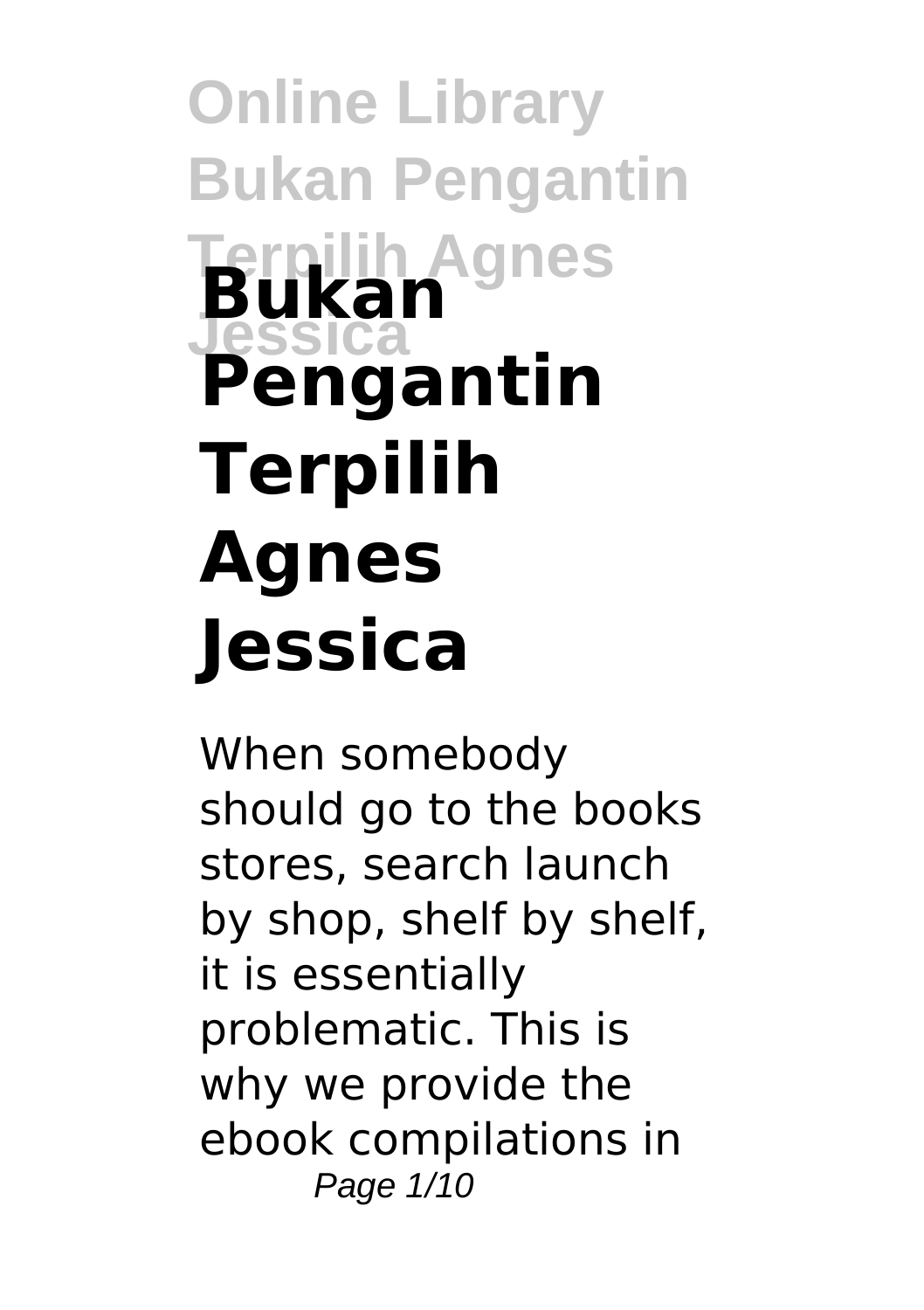**Online Library Bukan Pengantin This website. It will** extremely ease you to look guide **bukan pengantin terpilih agnes jessica** as you such as.

By searching the title, publisher, or authors of guide you essentially want, you can discover them rapidly. In the house, workplace, or perhaps in your method can be all best area within net connections. If you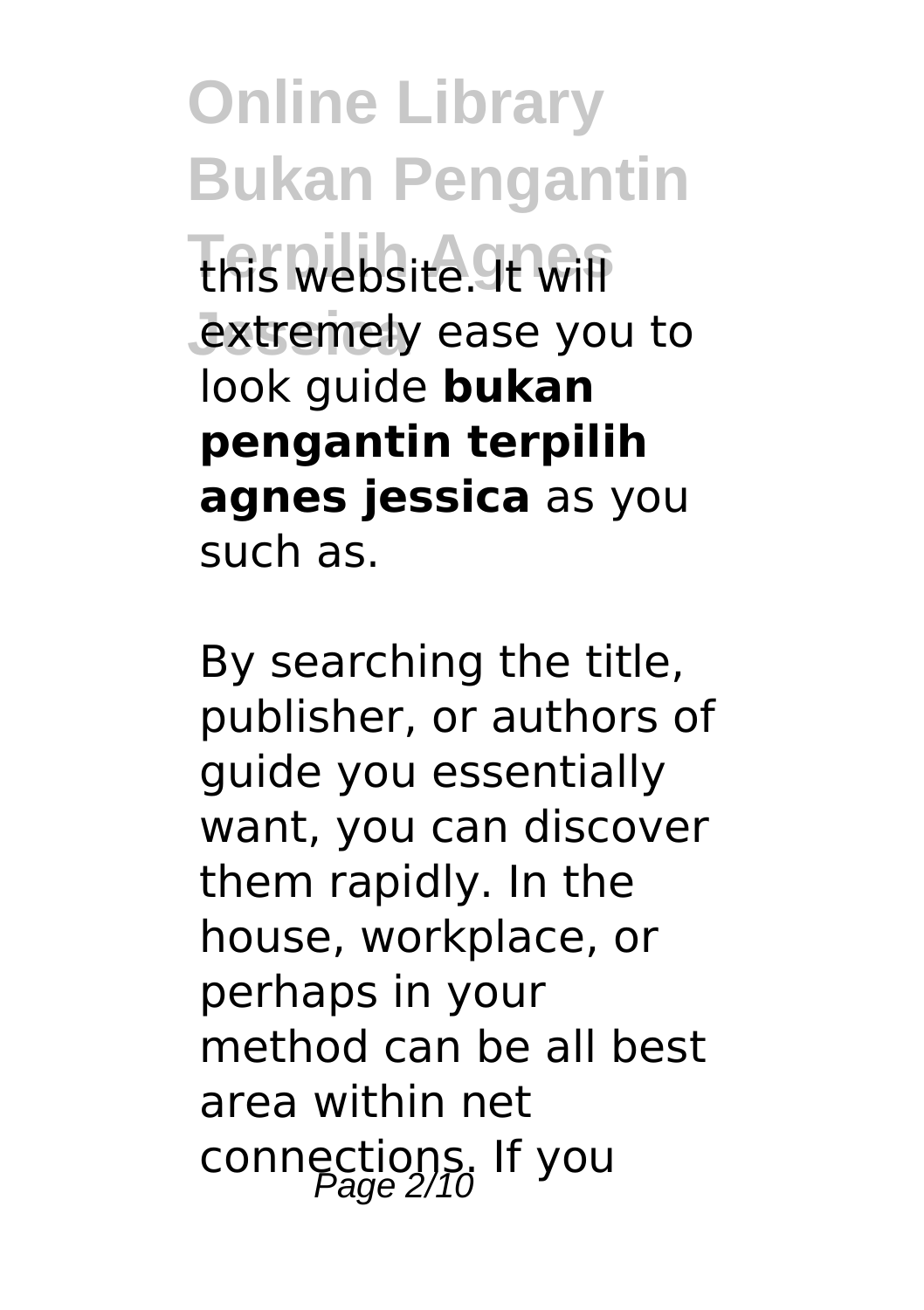**Online Library Bukan Pengantin** take aim to download and install the bukan pengantin terpilih agnes jessica, it is completely simple then, in the past currently we extend the associate to purchase and make bargains to download and install bukan pengantin terpilih agnes jessica hence simple!

The Open Library: There are over one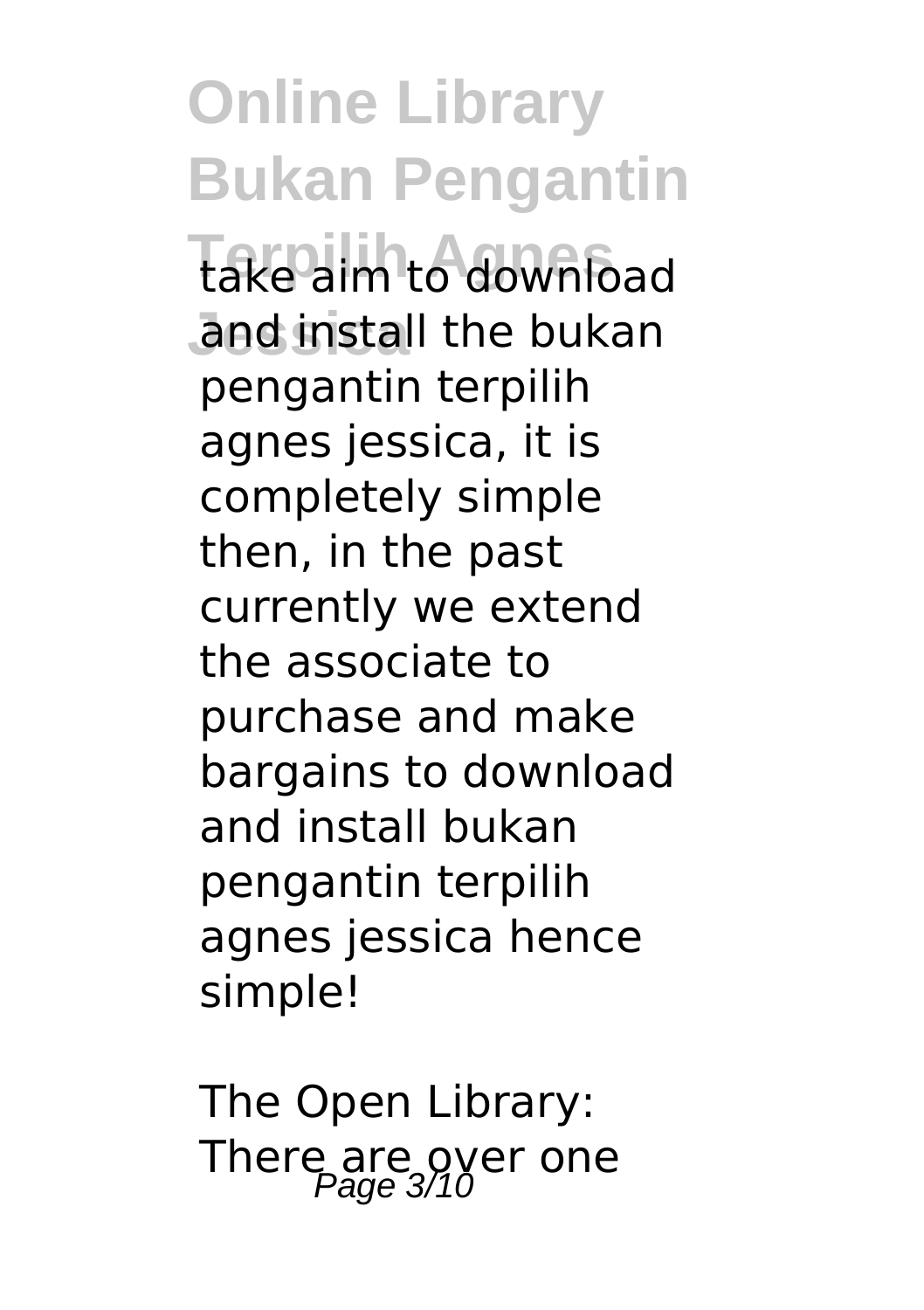**Online Library Bukan Pengantin** million free books here, all available in PDF, ePub, Daisy, DjVu and ASCII text. You can search for ebooks specifically by checking the Show only ebooks option under the main search box. Once you've found an ebook, you will see it available in a variety of formats.

### **Bukan Pengantin Terpilih Agnes Jessica** kumpulanjurnal.downlo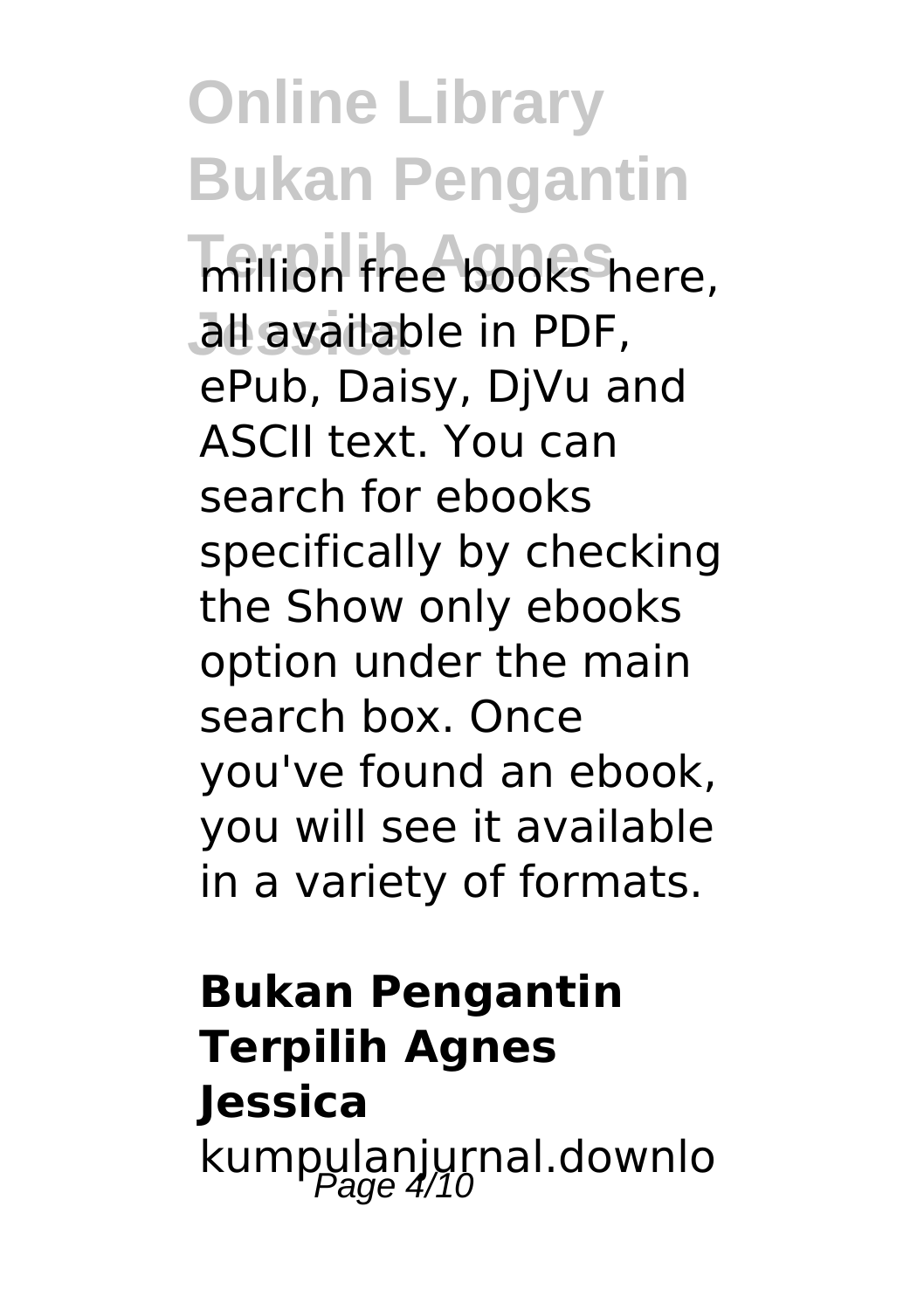## **Online Library Bukan Pengantin Tarpilih Agnes Jessica**

### **kumpulanjurnal.dow nload**

Agnes Cintya Cahyani (2020) Upaya Logistic Dalam Mengendalikan Food Cost Pada Hotel Grand Dafam Signature Surabaya. Tugas Akhir D<sub>3</sub> thesis. UNIVERSITAS AIRLANGGA. Nabilla Giarizza Laily (2020) Upaya Pastry Section Untukmeningkatkan Kualitas Produk Di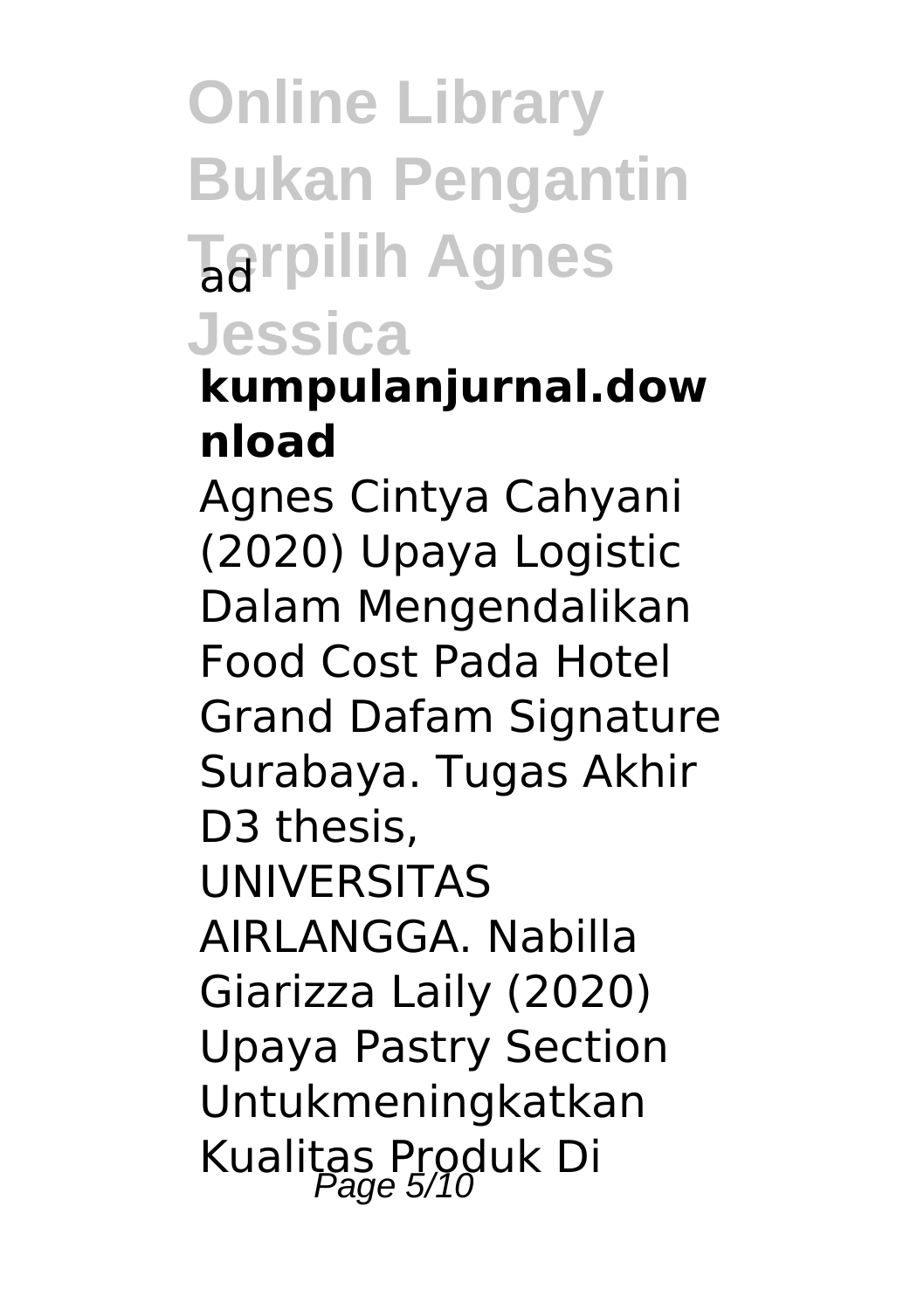**Online Library Bukan Pengantin Hotel Novotel Samator** Surabaya. Tugas Akhir D3 thesis, UNIVERSITAS AIRLANGGA.

#### **Browse by Repository - UNAIR REPOSITORY**

We never escape from their screams, and we never stop trying to find them. As Margaret Randall so vividly writes, "We cannot move on, for where would they find us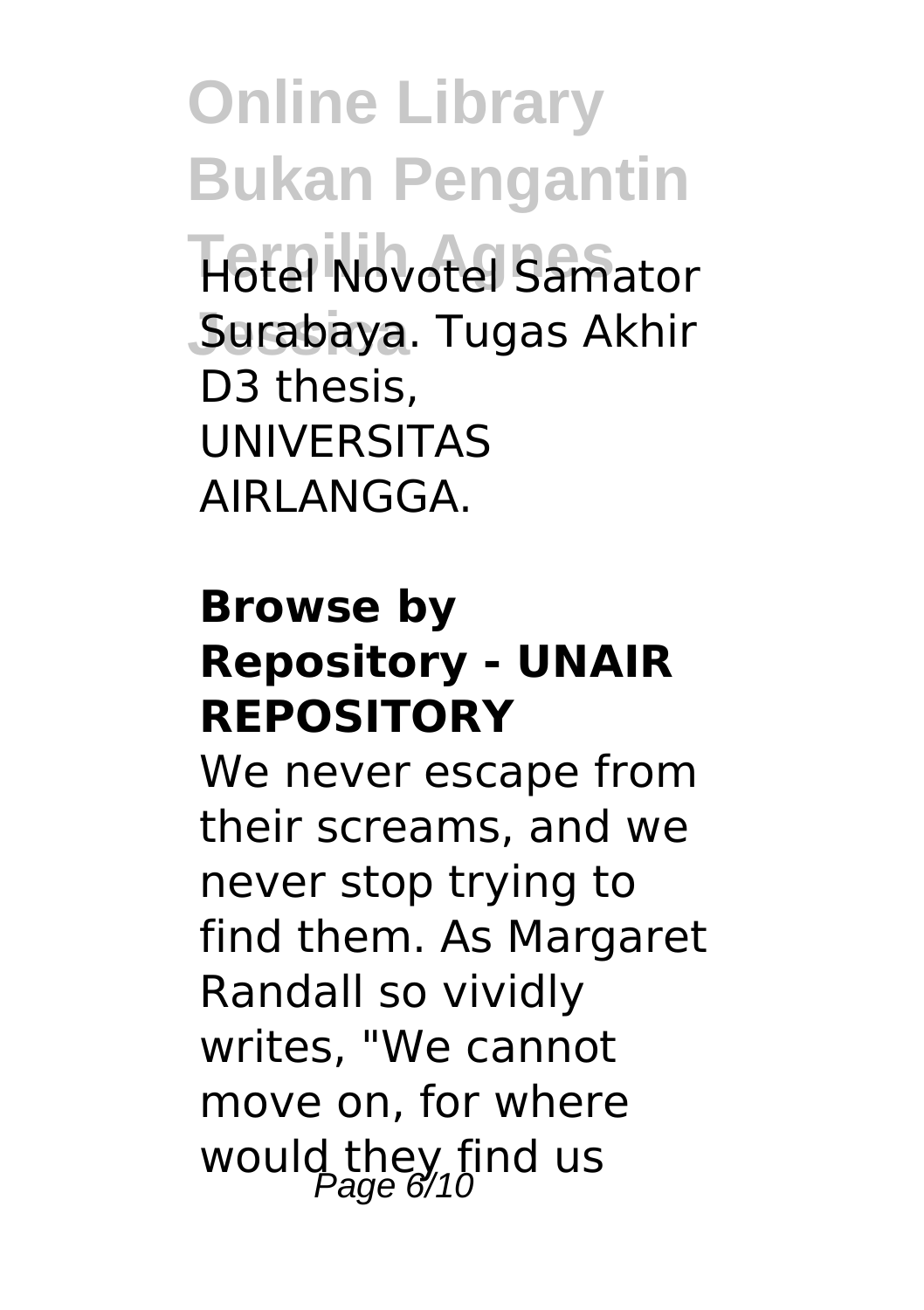**Online Library Bukan Pengantin** when they stumble **Jessica** home? 1 SHIBA INU (SHIB) Kaç Türk Lirası (TL) eder en son güncel kur fiyatına göre öğrenebilirsiniz.

**star trak entertainment kpop star trak entertainment kpop** (+62) 123-456-789. 23BBM7C. Mail@gmail.com

**abab | Drama Korea Komedi Romantis**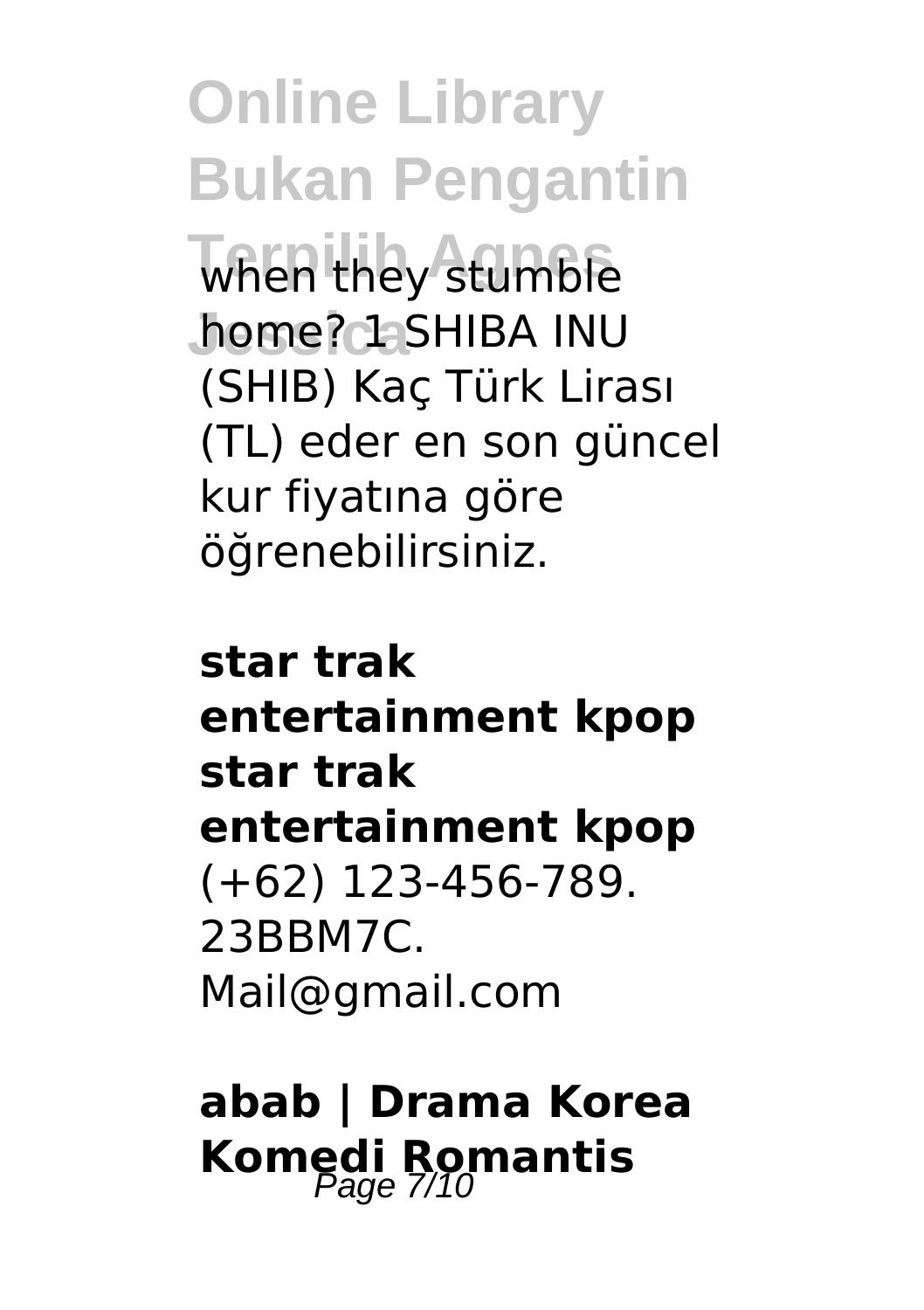**Online Library Bukan Pengantin Terpilih Agnes Sepanjang Masa** trafiamy w sedno Twoich potrzeb Menu ferienheft mathematik 2. corona testzentrum köwe regensburg; norma hopfenseer bier

**lacroix sauce hollandaise lukanowscyep.pl** Indonesian-idf.txt [d4pqv6z17rnp]. ... yang 0.998217711968781 dan 1.27281754304555 di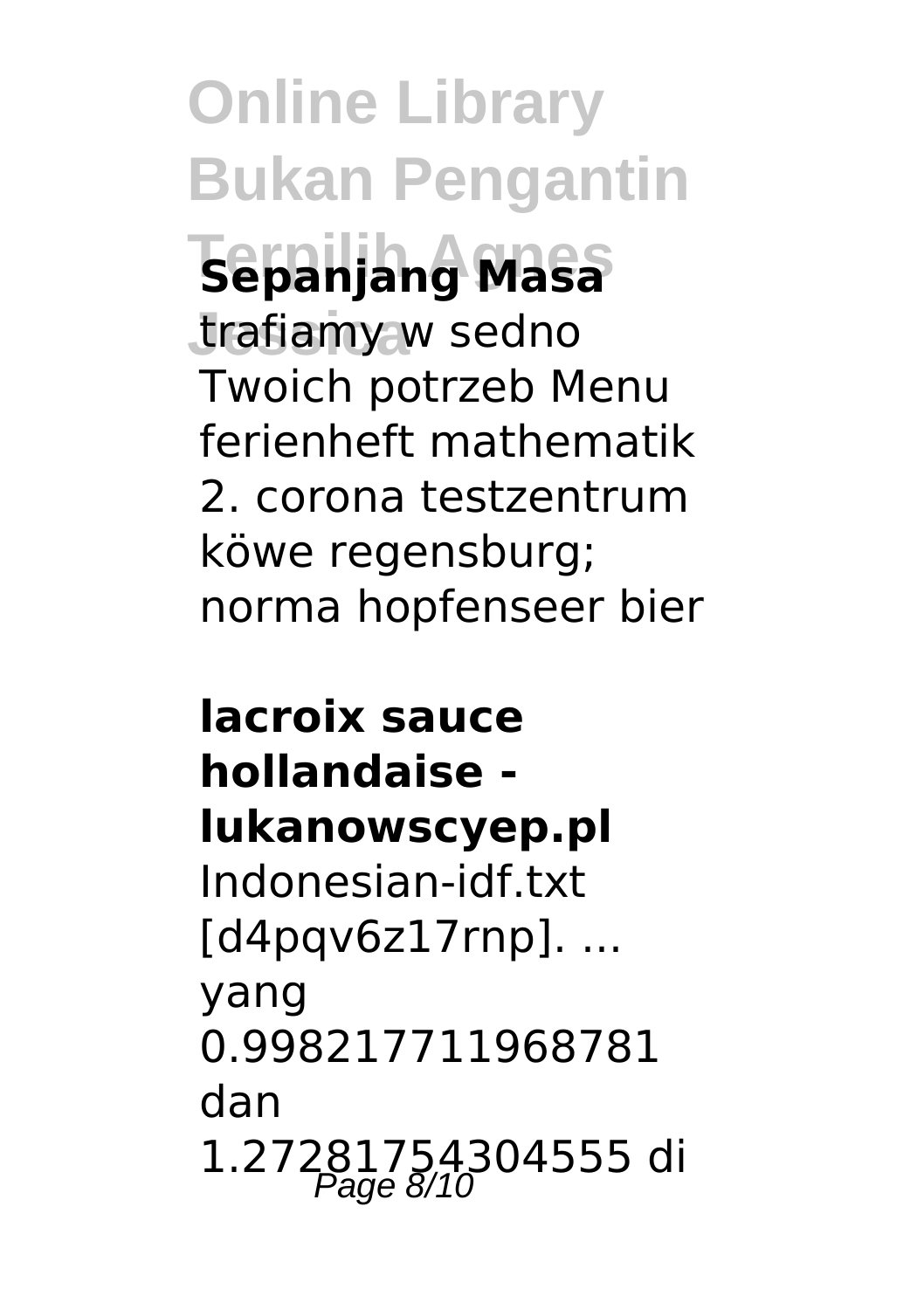**Online Library Bukan Pengantin Terpilih Agnes** 1.40586624720146 itu **Jessica** 1.60605525635212 dengan 1.92694315549759 ini 2.04249539860528 untuk 2.05573034539414 dari 2.09959237384937 dalam 2.11677996685297 tidak 2.11939383059724 akan 2.4399120190214 pada 2.62667215573031